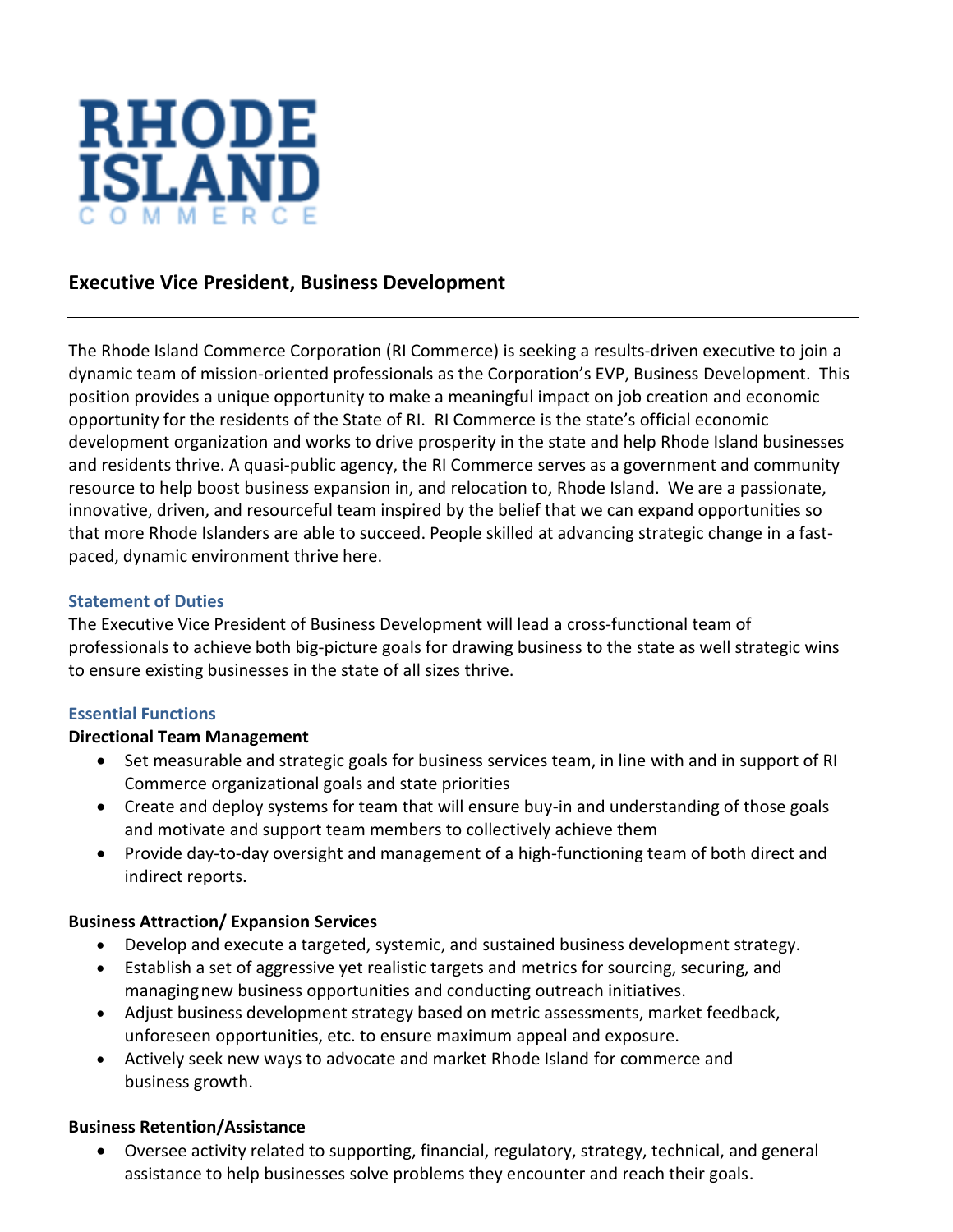- Develop and execute programming and initiatives to support small businesses and improve the in-state business climate.
- Work with strategic partners in Rhode Island and in the region to cultivate a network of service providers that will assist companies, with an emphasis on minority-owned businesses.
- Execute outreach strategy with the business community on many topics, including various state and local business and workforce development programs, specific industry needs and trends, as well as keeping up-to-date with changes to existing programs and researching new development opportunities.

## **Cross-functional and Special Projects**

- Collaborate with RI Commerce's Marketing Team on the development of marketing materials, collateral, presentations, website improvements, and social media strategy that promote the state's business environment, incentive tools, and other Commerce and affiliate resources and supports.
- Collaborate with RI Commerce's Investments and Innovation Teams to ensure a streamlined, fluid pipeline for businesses to both understand and take advantage of RI Commerce supports and resources. Track data and iteratively and continuously improve processes and efforts.
- Engage in special projects as relevant or required.

### **Key Competencies**

- **Strategic thinking:** The ability to look at the whole picture and understand the impact of each critical piece.
- **Intelligence:** The ability to acquire understanding and absorb information rapidly. A quick study.
- **Resourcefulness, creativity, tenacity, and initiative:** Passionately finds ways over, around, or through barriers to success. Achieves results despite lack of resources. Goes beyond the call of duty. Shows bias for action. A results-oriented doer. Reputation for not giving up. Ability to troubleshoot and solve problems.
- **Leadership.** The ability to ensure team's work is accomplished in service of overall goals. Ability to motivate and maximize team to highest level of performance while maintaining strong attention to detail, client and partner relationships, and internal controls.
- **Communications:** Writes clear, precise, well-organized documents using appropriate vocabulary, grammar, and word usage. Communicates fluidly with a variety of stakeholders, including government officials, Fortune 500 CEOs, and small business owners. Ability to work between and across teams and with multiple internal and external partners to achieve results.
- **Service-driven ambition:** Desires to grow in responsibility and authority in service of the organization's higher mission.

## **Qualifications**

- Bachelor's degree is required. An advanced or professional degree in Business, Economics, Entrepreneurial studies, or related field is preferred.
- At least five years of experience in economic development, business, business development, customer service (at a managerial level), or relevant field is required.
- Leadership skills and capacity to manage multiple projects, a dynamic and cross-functional team, and competing priorities in a fast-paced work environment. Experience with managing both direct and indirect reports is required.
- Experience with Salesforce CRM or other customer relation management systems is strongly preferred.